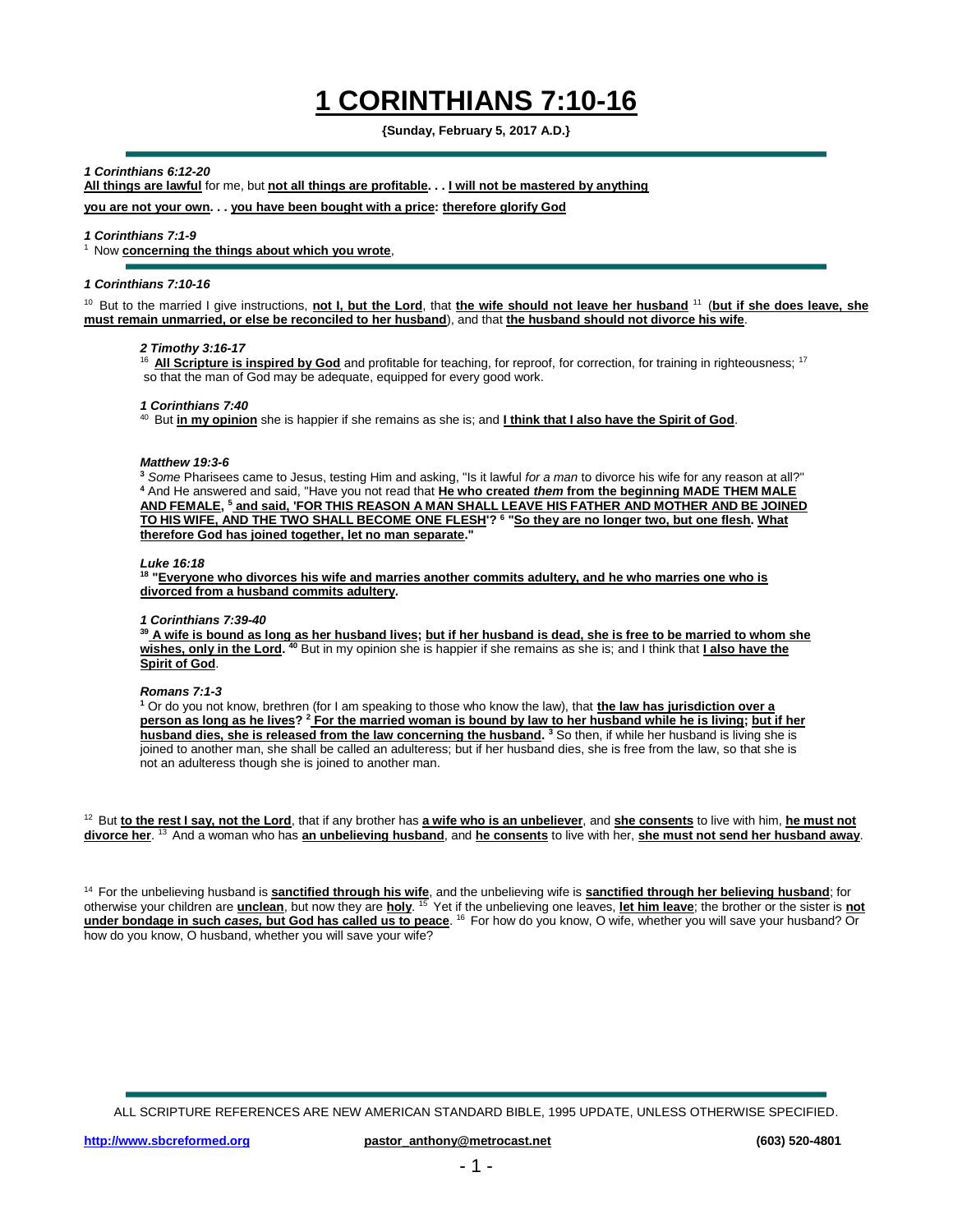<sup>17</sup>Only, **as the Lord has assigned to each one, as God has called each**, **in this manner let him walk**. And so I direct in all the churches. <sup>18</sup> Was any man called *when he was already* circumcised? He is not to become uncircumcised. Has anyone been called in uncircumcision? He is not to be circumcised. <sup>19</sup> Circumcision is nothing, and uncircumcision is nothing, but what matters is the keeping of the commandments of God.<sup>20</sup> Each man must remain in **that condition in which he was called**. <sup>21</sup> Were you called while a slave? Do not worry about it; but if you are able also to become free, rather do that.  $22$  For he who was called in the Lord while a slave, is the Lord's freedman; likewise he who was called while free, is Christ's slave. <sup>23</sup> **You were bought with a price**; do not become slaves of men. <sup>24</sup> Brethren, each one is to **remain with God in that** *condition* **in which he was called**.

<sup>25</sup> Now concerning virgins *I have no command of the Lord, but I give an opinion as one* who by the mercy of the Lord is trustworthy. <sup>26</sup> I think then that this is good in view of the **present distress**, that it is **good for a man to remain as he is**. <sup>27</sup> Are you bound to a wife? Do not seek to be released. Are you released from a wife? Do not seek a wife. <sup>28</sup> But if you marry, you have not sinned; and if a virgin marries, she has not sinned. Yet such will have trouble in this life, and I am trying to spare you.  $29$  But this I say, brethren, the time has been shortened, so that from now on those who have wives should be as though they had none;  $30$ and those who weep, as though they did not weep; and those who rejoice, as though they did not rejoice; and those who buy, as though they did not possess;  $31$  and those who use the world, as though they did not make full use of it; for **the form of this world is passing away**.

<sup>32</sup> But I want you to be free from concern. One who is unmarried is concerned about the **things of the Lord, how he may please the Lord; 33 but one who is married is concerned about the things of the world, how he may please his wife**, <sup>34</sup> and *his interests* are **divided**.

The woman who is **unmarried, and the virgin, is concerned about the things of the Lord, that she may be holy both in body and spirit**; but one who is **married is concerned about the things of the world, how she may please her husband**.

<sup>35</sup>**This I say for your own benefit; not to put a restraint upon you**, but to promote what is appropriate and *to secure* **undistracted devotion to the Lord**.

<sup>&</sup>lt;sup>36</sup> But if any man thinks that he is acting unbecomingly toward his virgin *daughter*, if she is past her youth, and if it must be so, **let him do what he wishes, he does not sin; let her marry**.